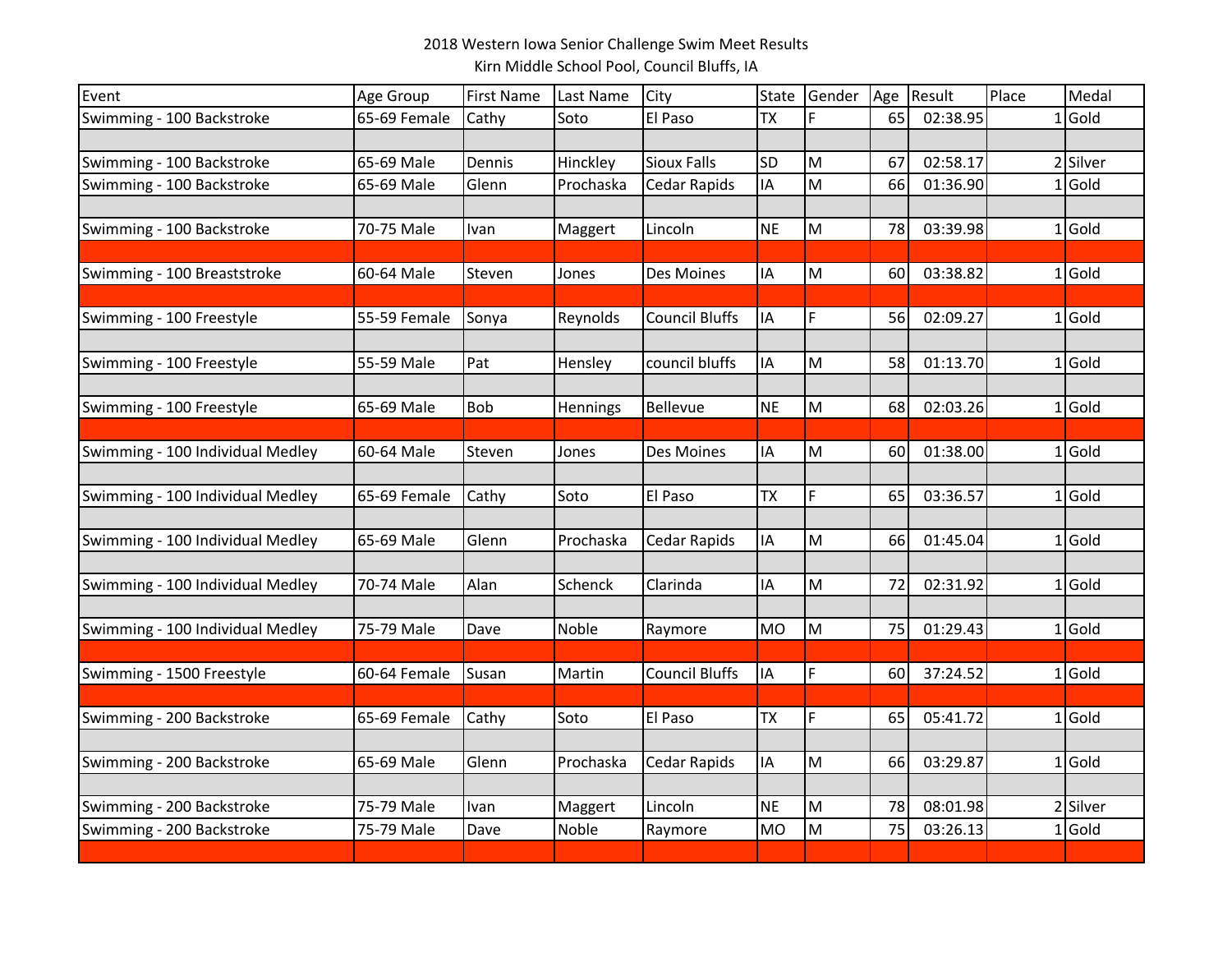## 2018 Western Iowa Senior Challenge Swim Meet Results Kirn Middle School Pool, Council Bluffs, IA

| Swimming - 200 Breaststroke      | 60-64 Male   | Steven | Jones     | Des Moines            | ΙA        | M  | 60 | 03:35.15 | $1$ Gold |
|----------------------------------|--------------|--------|-----------|-----------------------|-----------|----|----|----------|----------|
|                                  |              |        |           |                       |           |    |    |          |          |
| Swimming - 200 Butterfly         | 75-79 Male   | Dave   | Noble     | Raymore               | <b>MO</b> | lм | 75 | 03:30.32 | $1$ Gold |
|                                  |              |        |           |                       |           |    |    |          |          |
| Swimming - 200 Freestyle         | 55-59 Female | Sonya  | Reynolds  | <b>Council Bluffs</b> | ΙA        | F  | 56 | 04:39.11 | $1$ Gold |
| Swimming - 200 Freestyle         | 55-59 Male   | Pat    | Hensley   | council bluffs        | IA        | M  | 58 | 02:48.82 | $1$ Gold |
|                                  |              |        |           |                       |           |    |    |          |          |
| Swimming - 200 Freestyle         | 65-69 Male   | Bob    | Hennings  | Bellevue              | <b>NE</b> | M  | 68 | 04:40.39 | $1$ Gold |
|                                  |              |        |           |                       |           |    |    |          |          |
| Swimming - 200 Freestyle         | 75-79 Male   | Ivan   | Maggert   | Lincoln               | <b>NE</b> | M  | 78 | 06:38.13 | $1$ Gold |
| Swimming - 200 Individual Medley | 55-59 Male   | Pat    | Hensley   | council bluffs        | ΙA        | M  | 58 | 03:30.13 | $1$ Gold |
| Swimming - 200 Individual Medley | 60-64 Male   | Tom    | Kealy     | Council Bluffs        | IA        | M  | 62 | 03:02.90 | $1$ Gold |
|                                  |              |        |           |                       |           |    |    |          |          |
| Swimming - 400 Freestyle         | 55-59 Female | Sonya  | Reynolds  | Council Bluffs        | IA        | F  | 56 | 10:28.42 | $1$ Gold |
|                                  |              |        |           | council bluffs        |           |    | 58 |          |          |
| Swimming - 400 Freestyle         | 55-59 Male   | Pat    | Hensley   |                       | ΙA        | M  |    | 05:57.41 | $1$ Gold |
| Swimming - 400 Freestyle         | 60-64 Male   | Tom    | Kealy     | <b>Council Bluffs</b> | IA        | M  | 62 | 05:24.39 | $1$ Gold |
| Swimming - 400 Freestyle         | 75-79 Male   | Ivan   | Maggert   | Lincoln               | <b>NE</b> | M  | 78 | 14:22.32 | $1$ Gold |
|                                  |              |        |           |                       |           |    |    |          |          |
| Swimming - 400 Individual Medley | 75-79 Male   | Dave   | Noble     | Raymore               | <b>MO</b> | M  | 75 | 06:56.83 | $1$ Gold |
| Swimming - 50 Backstroke         | 60-64 Male   | Jose   | Soto      | El Paso               | <b>TX</b> | M  | 63 | 01:29.14 | $1$ Gold |
|                                  |              |        |           |                       |           |    |    |          |          |
| Swimming - 50 Backstroke         | 65-69 Female | Cathy  | Soto      | El Paso               | <b>TX</b> | F  | 65 | 01:12.70 | $1$ Gold |
|                                  |              |        |           |                       |           |    |    |          |          |
| Swimming - 50 Backstroke         | 65-69 Male   | Dennis | Hinckley  | <b>Sioux Falls</b>    | <b>SD</b> | M  | 67 | 01:21.16 | 2 Silver |
| Swimming - 50 Backstroke         | 65-69 Male   | Glenn  | Prochaska | Cedar Rapids          | ΙA        | M  | 66 | 45.40    | $1$ Gold |
| Swimming - 50 Backstroke         | 70-74 Male   | Alan   | Schenck   | Clarinda              | ΙA        | M  | 72 | 01:18.32 | $1$ Gold |
|                                  |              |        |           |                       |           |    |    |          |          |